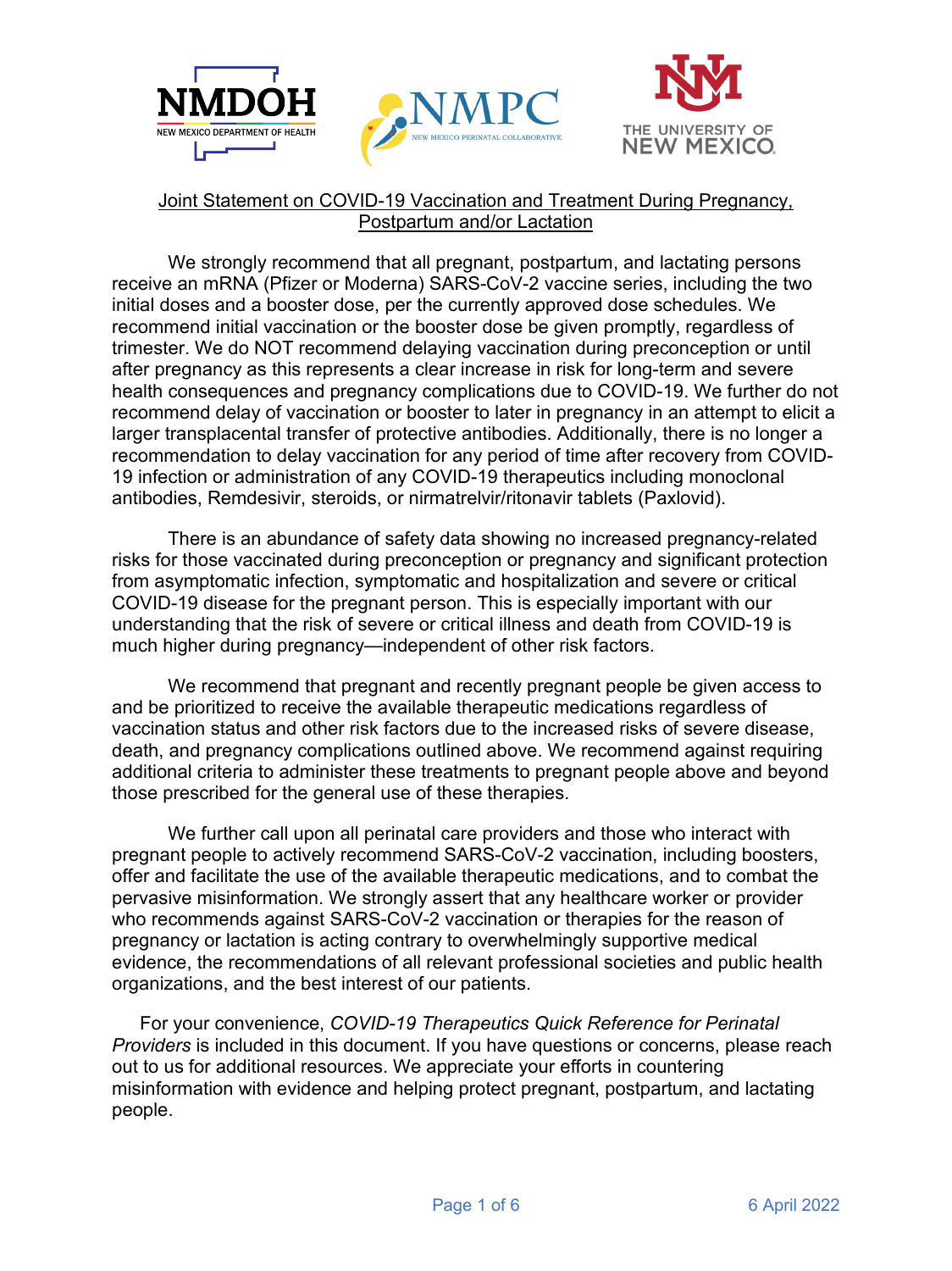





## **Literature and Guideline Summary:**

Pregnant individuals with COVID-19 infection have a higher risk of a critical course of illness and require more hospitalizations, ICU admissions, and invasive ventilation including ECMO when compared to non-pregnant individuals [1,2]. Pregnant patients are also less likely to have symptoms such as fever, body aches or shortness of breath [2]. Patients who have severe illness due to COVID-19 have increased risk of cesarean section, preterm birth, hypertension, and blood clots [3,18]. Studies also show increased risk of death associated with COVID-19 infection in pregnancy compared to nonpregnant status [6,18]. There also appears to be an increased infection rate in pregnant patients, almost 70% more than similarly aged adults [4,18]. Age, preexisting Diabetes Mellitus, chronic hypertension, obesity, and chronic lung disease seem to increase risk for severe disease [5]. Vertical transmission resulting in congenital COVID-19 infection in newborns is rare but has been reported [7].

COVID-19 vaccines are safe and effective. Vaccination against COVID-19 reduces the risk of infection, hospitalization, and death [8,9]. On August 23, 2021, the U.S. Food and Drug Administration (FDA) approved the first COVID-19 vaccine, Comirnaty, for adults 16 and older [15]. None of the vaccines currently authorized in the United States contain virus that replicates, and hence they do not cause disease. Studies have shown that the COVID-19 vaccine is safe in pregnant and lactating people and has no increased adverse effects [14]. There is no plausible mechanism with which COVID-19 vaccines could affect fertility, and currently available data have not shown a significant effect to fertility [19]. COVID-19 vaccines do not increase the risk of miscarriage or stillbirth [20,21,22]. COVID-19 antibodies have been found in umbilical cord blood and breast milk, thereby providing some level of protection to the fetus/infant [13,17]. Additionally, there is strong evidence that vaccination and/or boosters during pregnancy and the transplacental and breastmilk-mediated antibody transfer provide protection against fetal and neonatal complications, including COVID-19 related hospitalizations prior to 6 months of age [23].

On July 30,2021, The American College of Obstetricians and Gynecologists (ACOG) and the Society for Maternal-Fetal Medicine (SMFM) issued a statement recommending that all pregnant individuals be vaccinated against COVID-19. Currently, the statement is endorsed by more than 20 leading national organizations representing experts in perinatal and public health, including the American College of Nurse-Midwives (ACNM), the Association of Women's Health, Obstetric and Neonatal Nurses (AWHONN), and the American Academy of Pediatrics (AAP). The Centers for Disease Control and Prevention (CDC) has also made an unequivocal recommendation in favor of perinatal vaccination. These organizations' recommendations in support of vaccination before. during or after pregnancy, as well as during lactation, reflect evidence demonstrating the safe use of the COVID-19 vaccines during pregnancy and lactation. Recent data have shown that more than 95% of those who are hospitalized and/or dying from COVID-19 are those who have remained unvaccinated. Pregnant individuals who have decided to wait until after delivery to be vaccinated may be inadvertently exposing themselves to an increased risk of severe illness or death. Those who have recently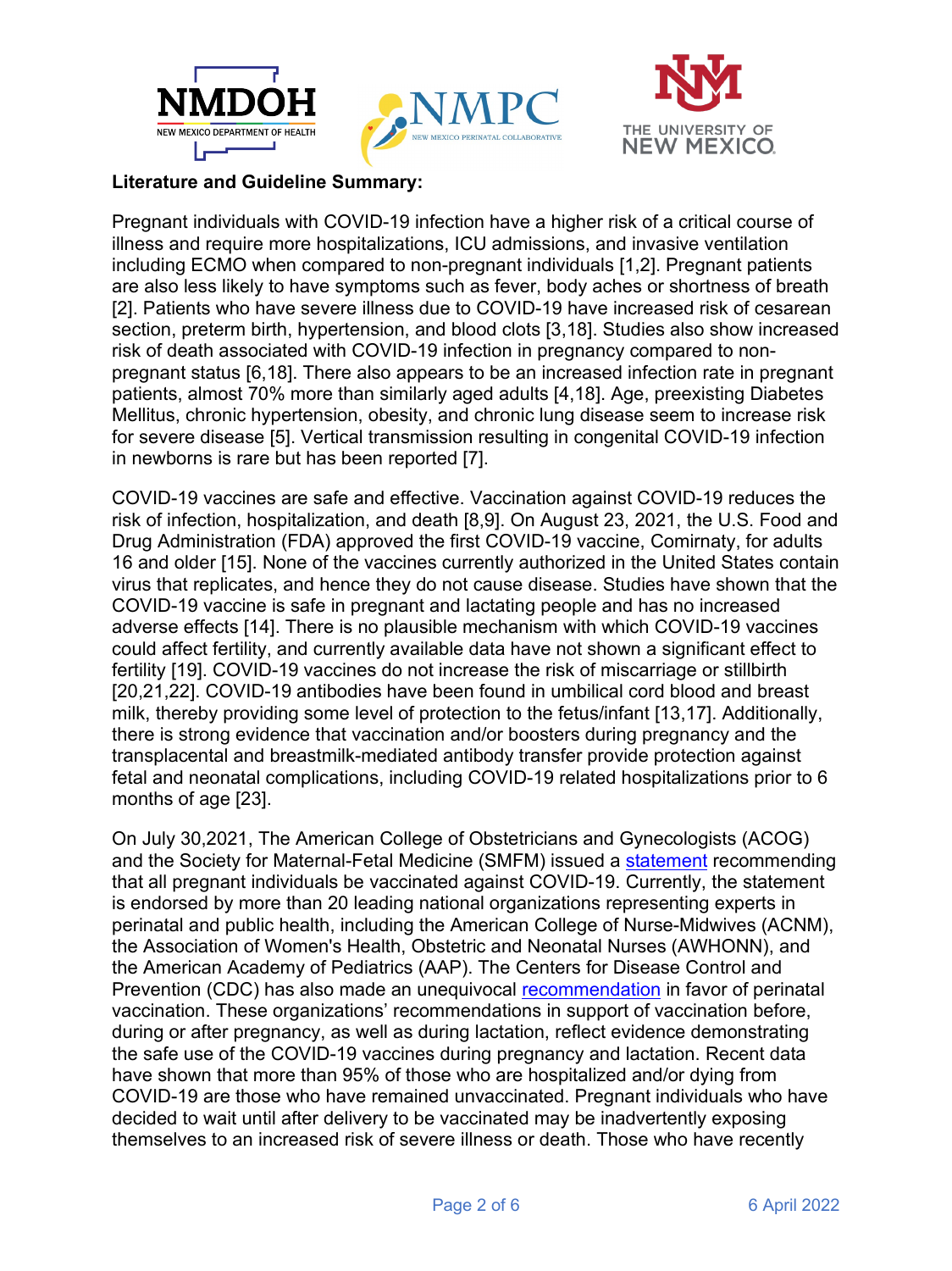





delivered and were not vaccinated during pregnancy are also strongly encouraged to get vaccinated as soon as possible [16].

## **Additional Resources:**

**NMDOH** CDC **SMFM AWHONN ACOG ASRM AAP MotherToBaby**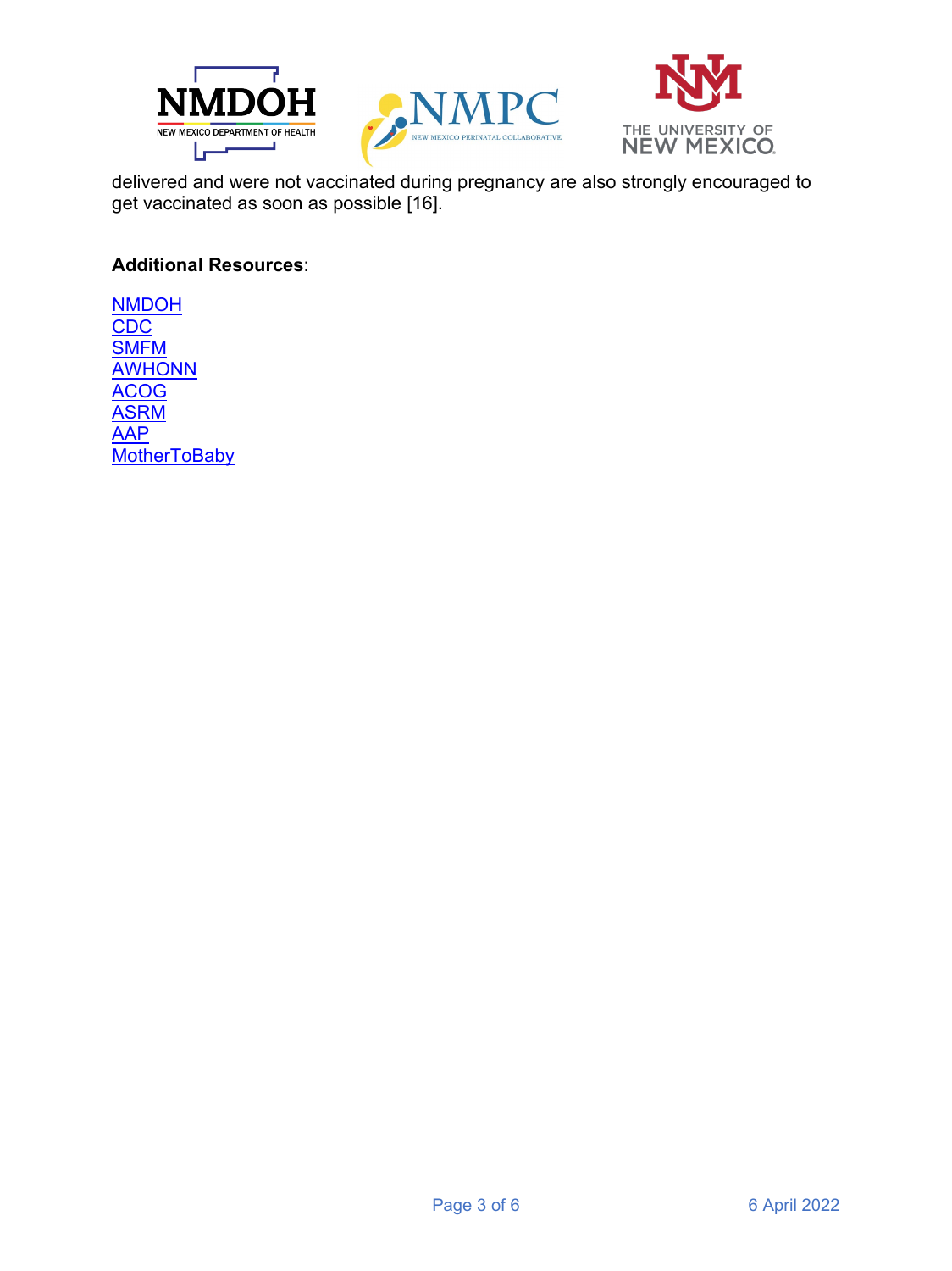





# **References**

- 1. Zambrano LD, Ellington S, Strid P, Galang RR, Oduvebo T, Tong VT, Woodworth KR, Nahabedian JF 3rd, Azziz-Baumgartner E, Gilboa SM, Meaney-Delman D; CDC COVID-19 Response Pregnancy and Infant Linked Outcomes Team. Update: Characteristics of Symptomatic Women of Reproductive Age with Laboratory-Confirmed SARS-CoV-2 Infection by Pregnancy Status - United States, January 22-October 3, 2020. MMWR Morb Mortal Wkly Rep. 2020 Nov 6:69(44):1641-1647, doi: 10.15585/mmwr.mm6944e3, PMID: 33151921; PMCID: PMC7643892.
- 2. Allotey J, Stallings E, Bonet M, Yap M, Chatterjee S, Kew T, Debenham L, Llavall AC, Dixit A, Zhou D, Balaji R, Lee SI, Qiu X, Yuan M, Coomar D, Sheikh J, Lawson H, Ansari K, van Wely M, van Leeuwen E, Kostova E, Kunst H, Khalil A, Tiberi S, Brizuela V, Broutet N, Kara E, Kim CR, Thorson A, Oladapo OT, Mofenson L. Zamora J. Thangaratinam S: for PregCOV-19 Living Systematic Review Consortium. Clinical manifestations, risk factors, and maternal and perinatal outcomes of coronavirus disease 2019 in pregnancy: living systematic review and meta-analysis. BMJ. 2020 Sep 1:370:m3320. doi: 10.1136/bmj.m3320. PMID: 32873575; PMCID: PMC7459193.
- 3. Metz TD, Clifton RG, Hughes BL, Sandoval G, Saade GR, Grobman WA, Manuck TA, Miodovnik M, Sowles A, Clark K, Gyamfi-Bannerman C, Mendez-Figueroa H, Sehdev HM, Rouse DJ, Tita ATN, Bailit J, Costantine MM, Simhan HN, Macones GA; Eunice Kennedy Shriver National Institute of Child Health and Human Development (NICHD) Maternal-Fetal Medicine Units (MFMU) Network. Disease Severity and Perinatal Outcomes of Pregnant Patients With Coronavirus Disease 2019 (COVID-19). Obstet Gynecol. 2021 Apr 1:137(4):571-580. doi: 10.1097/AOG.0000000000004339. PMID: 33560778; PMCID: PMC7984765.
- 4. Lokken EM, Taylor GG, Huebner EM, Vanderhoeven J, Hendrickson S, Coler B, Sheng JS, Walker CL, McCartney SA, Kretzer NM, Resnick R, Kachikis A, Barnhart N, Schulte V, Bergam B, Ma KK, Albright C, Larios V, Kelley L, Larios V, Emhoff S, Rah J, Retzlaff K, Thomas C, Paek BW, Hsu RJ, Erickson A, Chang A, Mitchell T, Hwang JK, Gourley R, Erickson S, Delaney S, Kline CR, Archabald K, Blain M, LaCourse SM, Adams Waldorf KM; Washington COVID-19 in Pregnancy Collaborative. Higher severe acute respiratory syndrome coronavirus 2 infection rate in pregnant patients. Am J Obstet Gynecol. 2021
- 5. Galang RR, Newton SM, Woodworth KR, Griffin I, Oduyebo T, Sancken CL, Olsen EO, Aveni K, Wingate H, Shephard H, Fussman C, Alaali ZS, Silcox K, Siebman S, Halai UA, Lopez CD, Lush M, Sokale A, Barton J, Chaudhary I, Patrick PH, Schlosser L, Reynolds B, Gaarenstroom N, Chicchelly S, Read JS, de Wilde L, Mbotha D, Azziz-Baumgartner E, Hall AJ, Tong VT, Ellington S, Gilboa SM; Centers for Disease Control and Prevention COVID-19 Response Pregnancy and Infant Linked Outcomes Team. Risk Factors for Illness Severity Among Pregnant Women With Confirmed Severe Acute Respiratory Syndrome Coronavirus 2 Infection-Surveillance for Emerging Threats to Mothers and Babies Network, 22 State, Local, and Territorial Health Departments, 29 March 2020-5 March 2021. Clin Infect Dis. 2021 Jul 15:73 (Suppl 1):S17-S23. doi: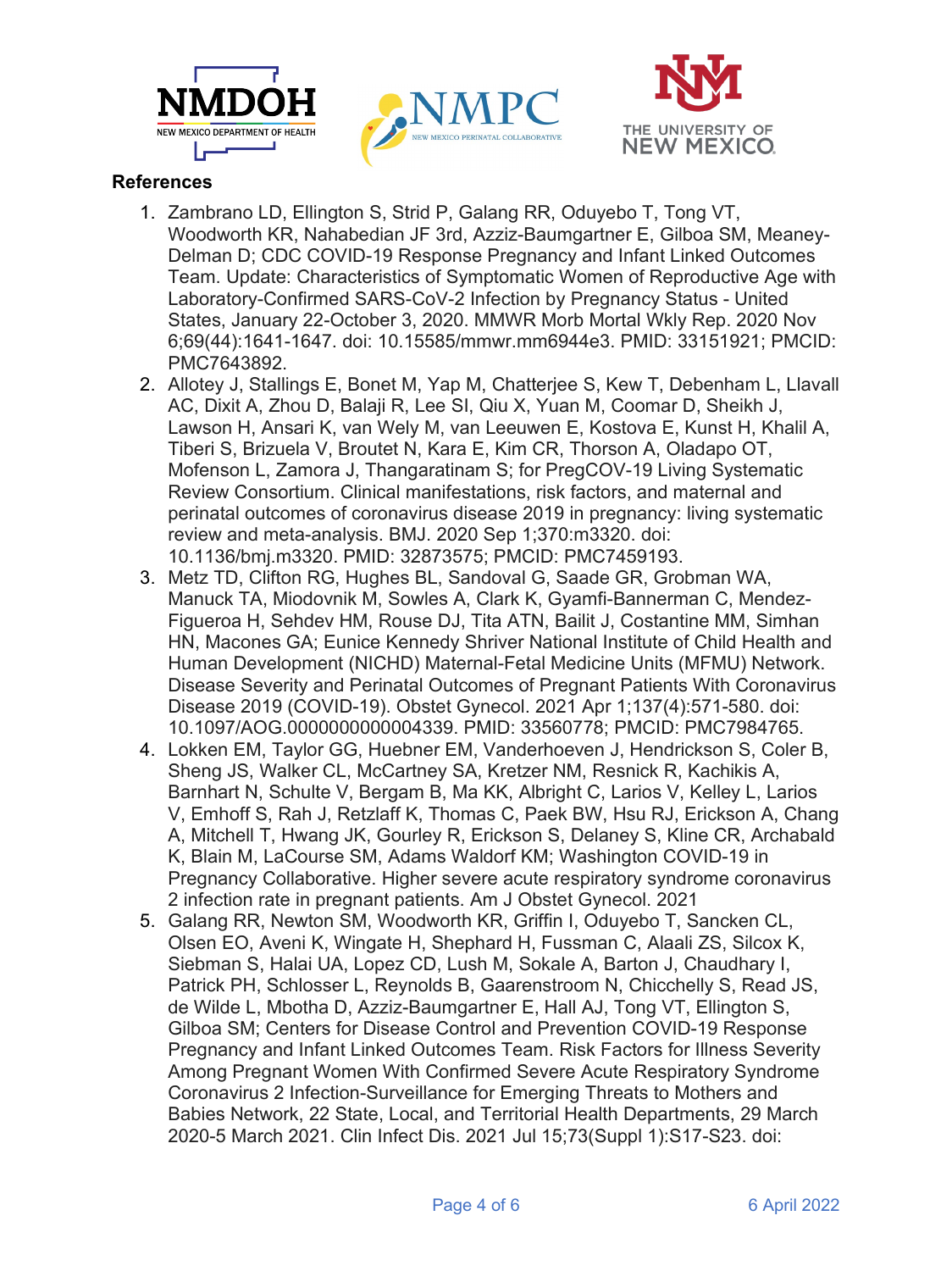





10.1093/cid/ciab432. PMID: 34021332; PMCID: PMC8194562.Jul;225(1):75.e1-75.e16. doi: 10.1016/j.ajog.2021.02.011. Epub 2021 Feb 16. PMID: 33607103; PMCID: PMC7884918.

- 6. Martinez-Portilla RJ, Sotiriadis A, Chatzakis C, Torres-Torres J, Espino Y Sosa S, Sandoval-Mandujano K, Castro-Bernabe DA, Medina-Jimenez V, Monarrez-Martin JC, Figueras F, Poon LC. Pregnant women with SARS-CoV-2 infection are at higher risk of death and pneumonia: propensity score matched analysis of a nationwide prospective cohort (COV19Mx). Ultrasound Obstet Gynecol. 2021 Feb;57(2):224-231. doi: 10.1002/uog.23575. PMID: 33320401.
- 7. Kotlyar AM, Grechukhina O, Chen A, Popkhadze S, Grimshaw A, Tal O, Taylor HS. Tal R. Vertical transmission of coronavirus disease 2019: a systematic review and meta-analysis. Am J Obstet Gynecol. 2021 Jan: 224(1): 35-53. e3. doi: 10.1016/j.ajog.2020.07.049. Epub 2020 Jul 31. PMID: 32739398; PMCID: PMC7392880.
- 8. Haas EJ, Angulo FJ, McLaughlin JM, Anis E, Singer SR, Khan F, Brooks N, Smaia M. Mircus G. Pan K. Southern J. Swerdlow DL. Jodar L. Levy Y. Alrov-Preis S. Impact and effectiveness of mRNA BNT162b2 vaccine against SARS-CoV-2 infections and COVID-19 cases, hospitalisations, and deaths following a nationwide vaccination campaign in Israel: an observational study using national surveillance data. Lancet. 2021 May 15;397(10287):1819-1829. doi: 10.1016/S0140-6736(21)00947-8. Epub 2021 May 5. Erratum in: Lancet. 2021 Jul 17:398(10296):212. PMID: 33964222; PMCID: PMC8099315.
- 9. Chodick G, Tene L, Rotem RS, Patalon T, Gazit S, Ben-Tov A, Weil C, Goldshtein I, Twig G, Cohen D, Muhsen K. The effectiveness of the TWO-DOSE BNT162b2 vaccine: analysis of real-world data. Clin Infect Dis. 2021 May 17:ciab438. doi: 10.1093/cid/ciab438. Epub ahead of print. PMID: 33999127; PMCID: PMC8240867.
- 10. FDA. Emergency Use Authorization (EUA). Pfizer-BioNTech COVID-19 Vaccine/ BNT162b2 https://www.fda.gov/emergency-preparedness-andresponse/coronavirus-disease-2019-covid-19/pfizer-biontech-covid-19-vaccine (Accessed on February 25, 2021).
- 11. Emergency Use Authorization (EUA). Moderna COVID-19 Vaccine/mRNA-1273 https://www.fda.gov/emergency-preparedness-and-response/coronavirusdisease-2019-covid-19/moderna-covid-19-vaccine (Accessed on February 25, 2021).
- 12. CDC National Center for Immunization & Respiratory Diseases. COVID 19 vaccine safety update. Advisory Committee on Immunization Practices (ACIP) March 1, 2021 https://www.cdc.gov/vaccines/acip/meetings/downloads/slides-2021-02/28-03-01/05-covid-Shimabukuro.pdf (Accessed on March 02, 2021).
- 13. Gray KJ, Bordt EA, Atyeo C, Deriso E, Akinwunmi B, Young N, Baez AM, Shook LL, Cvrk D, James K, De Guzman R, Brigida S, Diouf K, Goldfarb I, Bebell LM, Yonker LM, Fasano A, Rabi SA, Elovitz MA, Alter G, Edlow AG. Coronavirus disease 2019 vaccine response in pregnant and lactating women: a cohort study. Am J Obstet Gynecol. 2021 Mar 26:S0002-9378(21)00187-3. doi: 10.1016/j.ajog.2021.03.023. Epub ahead of print. PMID: 33775692; PMCID: PMC7997025.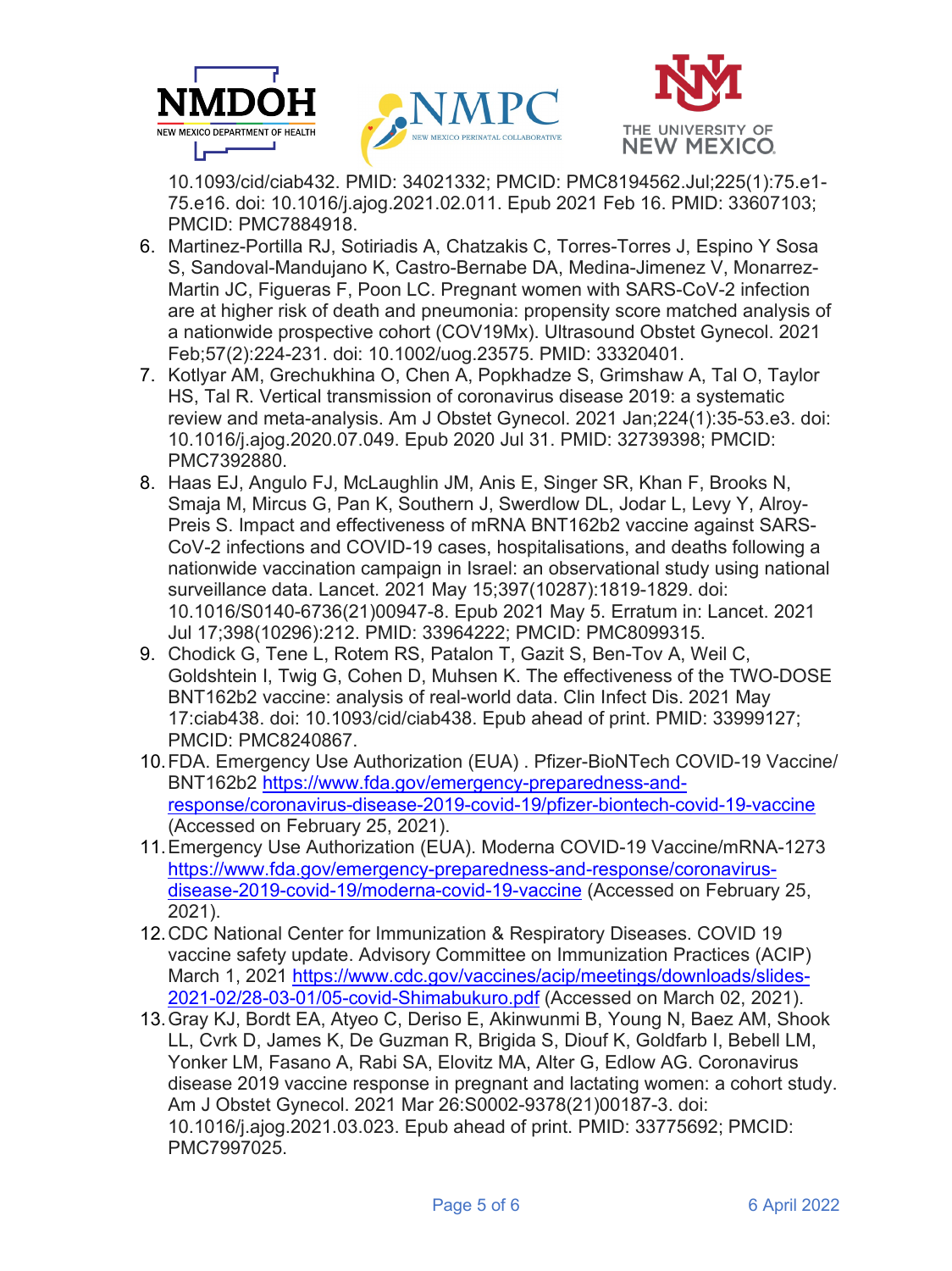





- 14. Shimabukuro TT, Kim SY, Myers TR, Moro PL, Oduyebo T, Panagiotakopoulos L, Marquez PL, Olson CK, Liu R, Chang KT, Ellington SR, Burkel VK, Smoots AN, Green CJ, Licata C, Zhang BC, Alimchandani M, Mba-Jonas A, Martin SW, Gee JM, Meaney-Delman DM; CDC v-safe COVID-19 Pregnancy Registry Team. Preliminary Findings of mRNA Covid-19 Vaccine Safety in Pregnant Persons. N Engl J Med. 2021 Jun 17;384(24):2273-2282. doi: 10.1056/NEJMoa2104983. Epub 2021 Apr 21. PMID: 33882218; PMCID: PMC8117969.
- 15. https://www.fda.gov/emergency-preparedness-and-response/coronavirusdisease-2019-covid-19/comirnaty-and-pfizer-biontech-covid-19-vaccine
- 16. ACOG and SMFM Issue Statement on WHO Recommendations Regarding COVID-19 Vaccines and Pregnant Individuals.
- 17. Prabhu M, Murphy EA, Sukhu AC, Yee J, Singh S, Eng D, Zhao Z, Riley LE, Yang YJ, Antibody Response to Coronavirus Disease 2019 (COVID-19) Messenger RNA Vaccination in Pregnant Women and Transplacental Passage Into Cord Blood. Obstet Gynecol. 2021 Aug 1:138(2):278-280. doi: 10.1097/AOG.0000000000004438. PMID: 33910219: PMCID: PMC8288193.
- 18. Villar J, Ariff S, Gunier RB, et al. Maternal and Neonatal Morbidity and Mortality Among Pregnant Women With and Without COVID-19 Infection: The INTERCOVID Multinational Cohort Study. JAMA Pediatr. 2021;175(8):817-826. doi:10.1001/jamapediatrics.2021.1050
- 19. Amelia K Wesselink, Elizabeth E Hatch, Kenneth J Rothman, Tanran R Wang. Mary D Willis, Jennifer Yland, Holly M Crowe, Ruth J Geller, Sydney K Willis, Rebecca B Perkins, Annette K Regan, Jessica Levinson, Ellen M Mikkelsen, Lauren A Wise, A Prospective Cohort Study of COVID-19 Vaccination, SARS-CoV-2 Infection, and Fertility, American Journal of Epidemiology, 2022; kwac011, https://doi.org/10.1093/aje/kwac011
- 20. Shimabukuro, Tom T., et al. "Preliminary Findings of MRNA Covid-19 Vaccine Safety in Pregnant Persons." New England Journal of Medicine, vol. 384, no. 24, 17 June 2021, pp. 2273-2282., https://doi.org/10.1056/NEJMoa2104983.
- 21. https://www.cdc.gov/vaccines/acip/meetings/downloads/slides-2021-09-22/09-COVID-Olson-508.pdf
- 22. Zauche, Lauren H., et al. "Receipt of MRNA Covid-19 Vaccines and Risk of Spontaneous Abortion." New England Journal of Medicine, vol. 385, no. 16, 14 Oct. 2021, pp. 1533–1535., https://doi.org/10.1056/nejmc2113891.
- 23. Halasa NB, Olson SM, Staat MA, et al. Effectiveness of Maternal Vaccination with mRNA COVID-19 Vaccine During Pregnancy Against COVID-19-Associated Hospitalization in Infants Aged <6 Months - 17 States, July 2021-January 2022. MMWR Morb Mortal Wkly Rep 2022;71:264-270. DOI: http://dx.doi.org/10.15585/mmwr.mm7107e3
- 24. Lipkind HS, Vazquez-Benitez G, DeSilva M, et al. Receipt of COVID-19 Vaccine During Pregnancy and Preterm or Small-for-Gestational-Age at Birth — Eight Integrated Health Care Organizations, United States, December 15, 2020-July 22, 2021. MMWR Morb Mortal Wkly Rep 2022;71:26-30. DOI: http://dx.doi.org/10.15585/mmwr.mm7101e1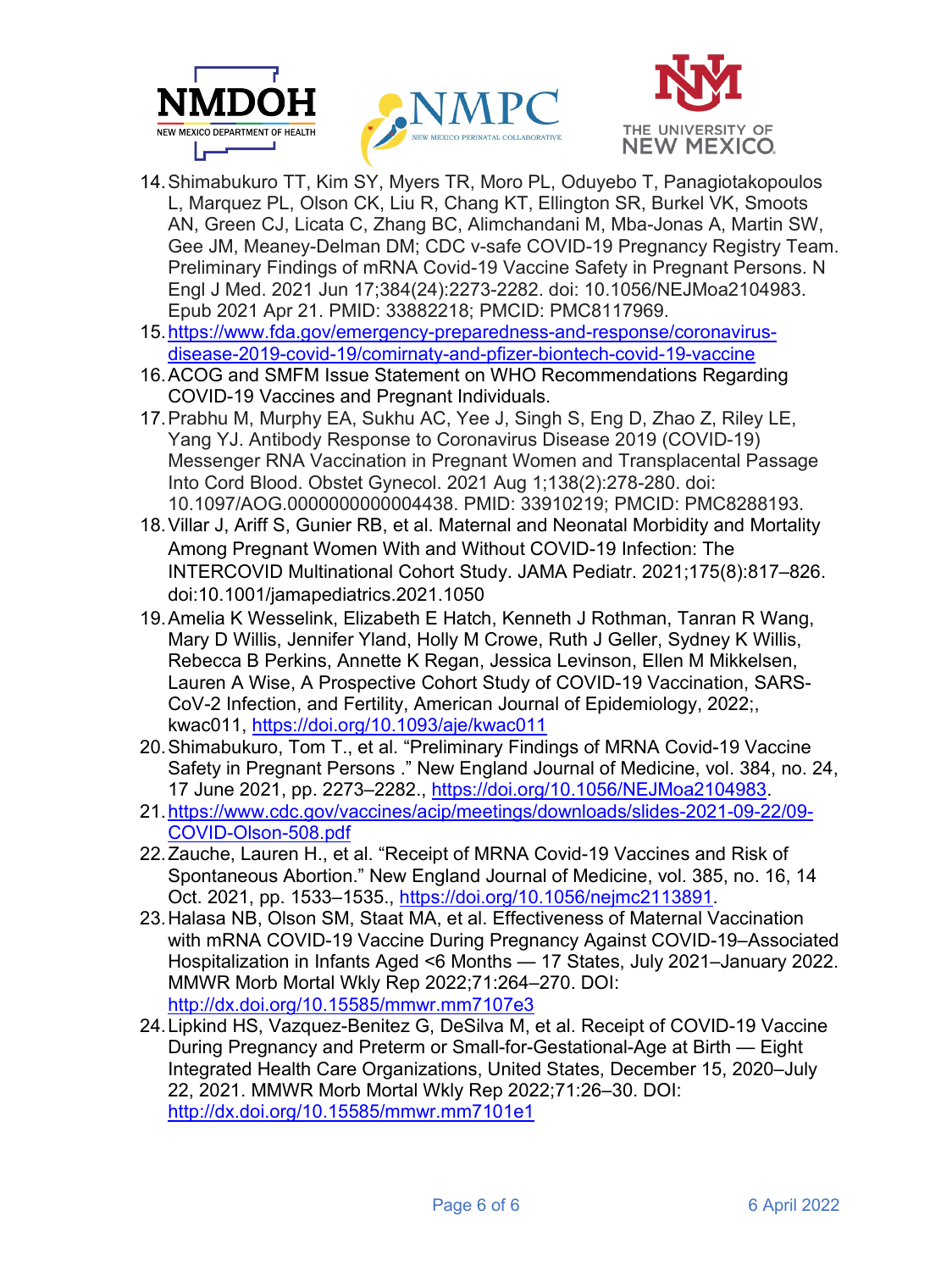# **COVID THERAPEUTICS**

# **Quick Reference for Perinatal Prescribers**

# What therapeutic options are available for pregnant COVID positive patients?

| Therapeutic                                                                      | <b>Reduction In</b><br>hospitalization &<br>death                                               | Route | <b>Treatment</b><br><b>Initiation from</b><br><b>Symptom Onset</b> | <b>Treatment</b><br><b>Duration</b> | <b>Considerations</b>                                                                                                                                               | Preference                                                                                                                                                                                                                                                                                        |
|----------------------------------------------------------------------------------|-------------------------------------------------------------------------------------------------|-------|--------------------------------------------------------------------|-------------------------------------|---------------------------------------------------------------------------------------------------------------------------------------------------------------------|---------------------------------------------------------------------------------------------------------------------------------------------------------------------------------------------------------------------------------------------------------------------------------------------------|
| Paxlovid<br>(Nirmatrelvir/<br><b>Ritonavir)</b><br>300mg/100mg<br>po BID x 5days | 88%                                                                                             | Oral  | Within 5 days                                                      | 5 days                              | Patients age 12+<br>and $\geq$ 40kg<br>Multiple drug<br>interactions<br>Adjust dosing for<br>renal impairment<br>Not recommended<br>in severe hepatic<br>impairment | Preferred - Tier 1                                                                                                                                                                                                                                                                                |
| <b>Remdesivir</b>                                                                | 87%                                                                                             | IV    | Within 7 days                                                      | 3 days<br>$(1-2 hr)$                | Patients $\geq 3.5$ kg<br>Renal and hepatic<br>considerations                                                                                                       | <b>Preferred - Tier 2</b>                                                                                                                                                                                                                                                                         |
| <b>Bebtelovimab</b>                                                              | Clinical trial not<br>powered or designed<br>to determine<br>difference in clinical<br>outcomes | IV    | Within 7 days                                                      | 1 minute                            | Patients age 12+<br>and $\geq$ 40kg                                                                                                                                 | <b>Alternative - Tier 3</b><br>Utilize only when preferred<br>therapies are<br>contraindicated or<br>unavailable.                                                                                                                                                                                 |
| Molnupiravir<br>200 <sub>mg</sub><br>4 tabs po BID x<br>5 days                   | 30%                                                                                             | Oral  | Within 5 days                                                      | 5 days                              | Patients age 18+<br><b>Not recommended</b><br>in pregnancy<br>Contraceptive<br>recommendations<br>for males and<br>females.                                         | <b>Alternative - Tier 3</b><br>Not recommended in<br>pregnancy<br>May be considered in<br>pregnancy if all other<br>therapies are unavailable,<br>patient is at >10 weeks<br>gestation, patient is fully<br>informed of all risks, and<br>documentation of patients<br>informed decision is made. |

Where should I refer a patient for IV treatments (Remdesivir or Bebtelovimab)? Check cv.nmheath.org/treatments for a list of providers. Send a referral. Appointments may be required.

#### How do I prescribe oral therapeutics?

- . Please check cv.nmhealth.org/treatments for a list of pharmacy locations. Ask patients to use the drive-thru.
- Please include date of symptom onset. It helps ensure the patient receives the medication within the treatment window.

#### Where can I find up-to-date NIH treatment recommendations for non-hospitalized adults? www.covid19treatmentguidelines.nih.gov

# **COVID-19 Drug Interaction tool:**

https://www.covid19-druginteractions.org

QUESTIONS? EMAIL COVID.THERAPEUTICS@STATE.NM.US



For more information, visit CV.NMHEALTH.ORG and click on the provider information tab